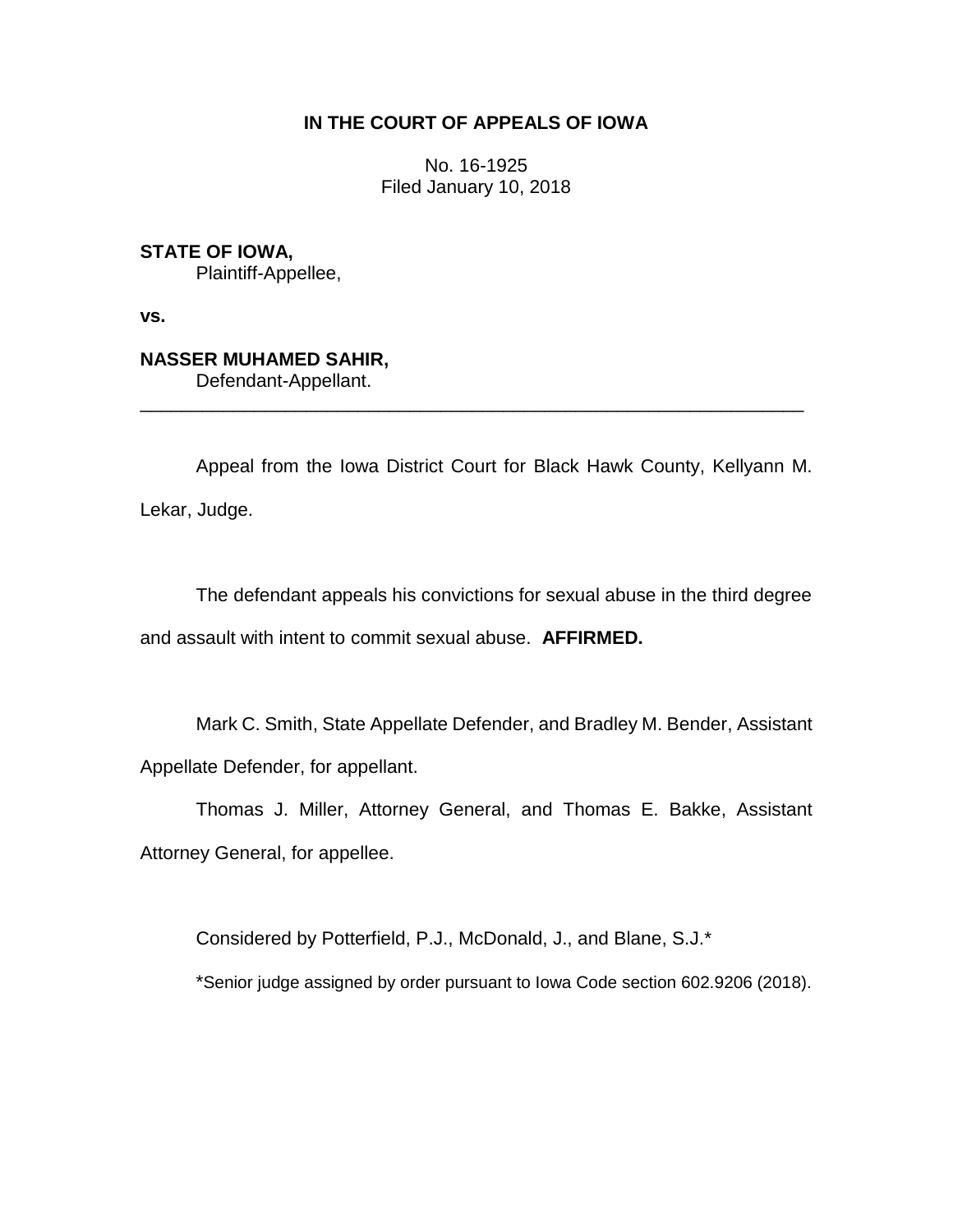### **BLANE, Senior Judge.**

Nasser Sahir was convicted of third-degree sexual abuse and assault with the intent to commit sexual abuse. On appeal, Sahir argues the convictions were contrary to the weight of the evidence and his trial counsel was ineffective for failing to adequately challenge the sufficiency of the evidence to convict him and for failing to adequately assert evidentiary challenges at trial.

## **I. Background Facts and Proceedings**

In 2012, T.O.C. (born 1996) was living with her mother and Sahir. One evening, Sahir came into T.O.C.'s bedroom while she was in bed and told her "there's things [she] can do to make [herself] feel better so [she's] not so mad and so [she doesn't] go have sex." Sahir put his hand on her, put his hand into her pants, and penetrated her vagina with his fingers, "moving them in a circle inside of [her] vagina." On Father's Day, a similar incident occurred, although Sahir's hand was above T.O.C.'s clothing.

Shortly thereafter, T.O.C. went to stay with her mother's sister in California for the summer. The relative observed Sahir made frequent late night phone calls to T.O.C. while she was in California. The relative asked T.O.C. if Sahir abused her, and, after an initial denial, T.O.C. said Sahir had abused her. Soon thereafter, the relative and T.O.C. returned to Iowa. T.O.C.'s mother questioned her about the allegation against Sahir. T.O.C. was not allowed to return home. She first went to live with her grandmother and was then placed in foster care. In August 2012, T.O.C. gave an interview with a child protection center about the abuse.

In July 2013, Sahir was charged with sexual abuse in the third degree, a class "C" felony, in violation of Iowa Code section 709.4 (2011); and assault with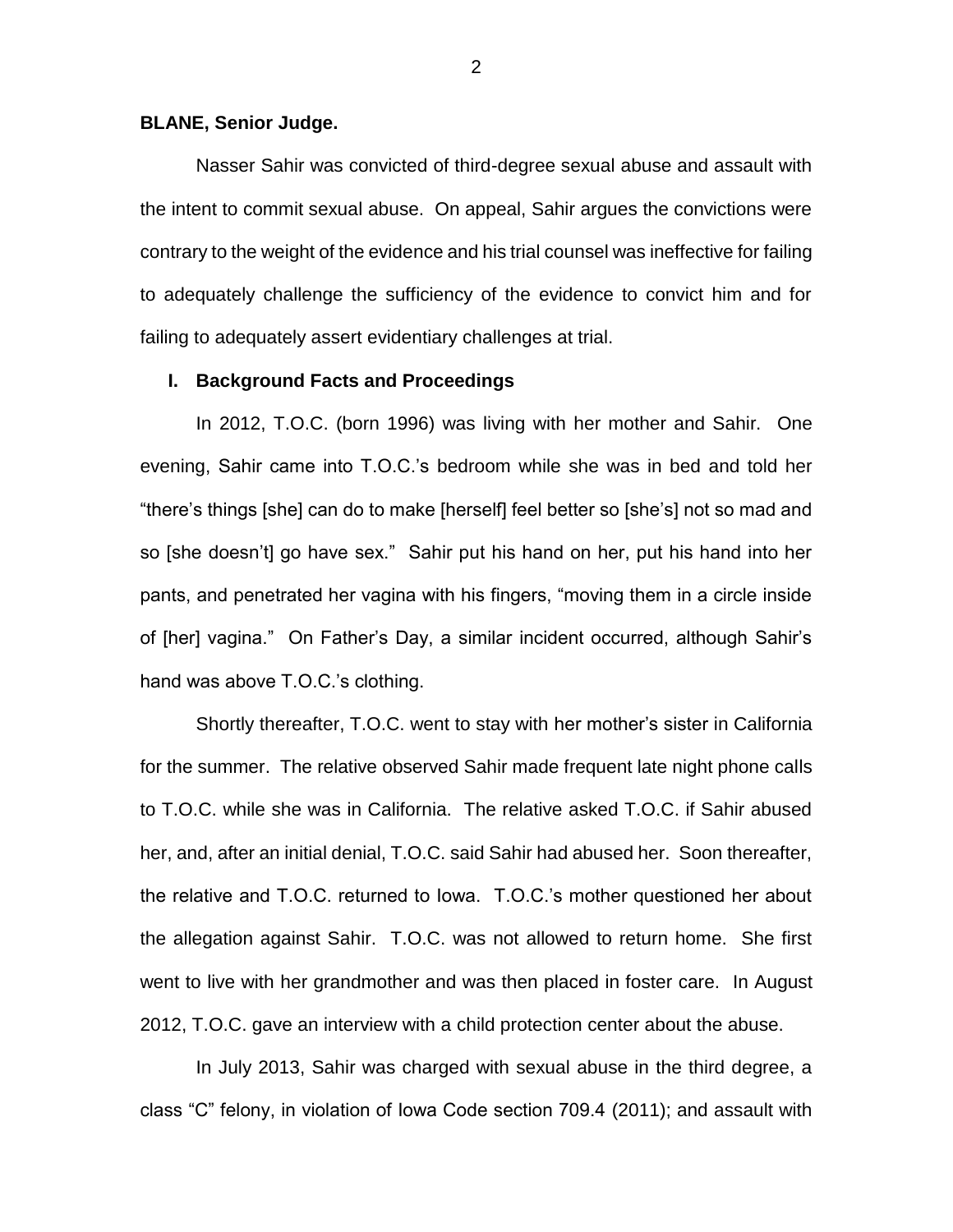the intent to commit sexual abuse, an aggravated misdemeanor, in violation of section 709.11. Sahir pleaded not guilty. Throughout the proceedings, Sahir wholly denied the allegations made against him. He stated the incident on Father's Day could not have happened because he had a severe toothache that day. He also argued the allegations against him only surfaced once he and T.O.C.'s mother threatened to send T.O.C. to Mexico as punishment for her behavior.

Sahir went to trial and was ultimately found guilty as charged by a jury. Sahir filed a motion for new trial on the following grounds: (1) the verdict returned was contrary to the law and evidence in several respects; (2) the court erred in granting the State's motion to amend the trial information, which prejudiced Sahir; and (3) the district court erred in ruling on several evidentiary issues at trial. The trial judge denied the motion and sentenced Sahir to concurrent sentences of ten years and two years in prison, along with fines, a lifetime special sentence pursuant to section 903B.1, a sex offender treatment program, and registration as a sex offender. Sahir now appeals.

#### **II. Weight of the Evidence**

We review rulings on motions for new trial for abuse of discretion. *See State v. Nitcher*, 720 N.W.2d 547, 559 (Iowa 2006). Trial courts have wide discretion in ruling on motions for new trial. *See* Iowa R. App. P. 6.904(3)(c). A court only abuses its discretion in denying a motion for new trial when "the evidence preponderates heavily against the verdict." *State v. Reeves*, 670 N.W.2d 199, 202 (Iowa 2003).

Sahir argues T.O.C.'s testimony was not credible. He points to inconsistencies between her trial testimony and earlier deposition testimony. For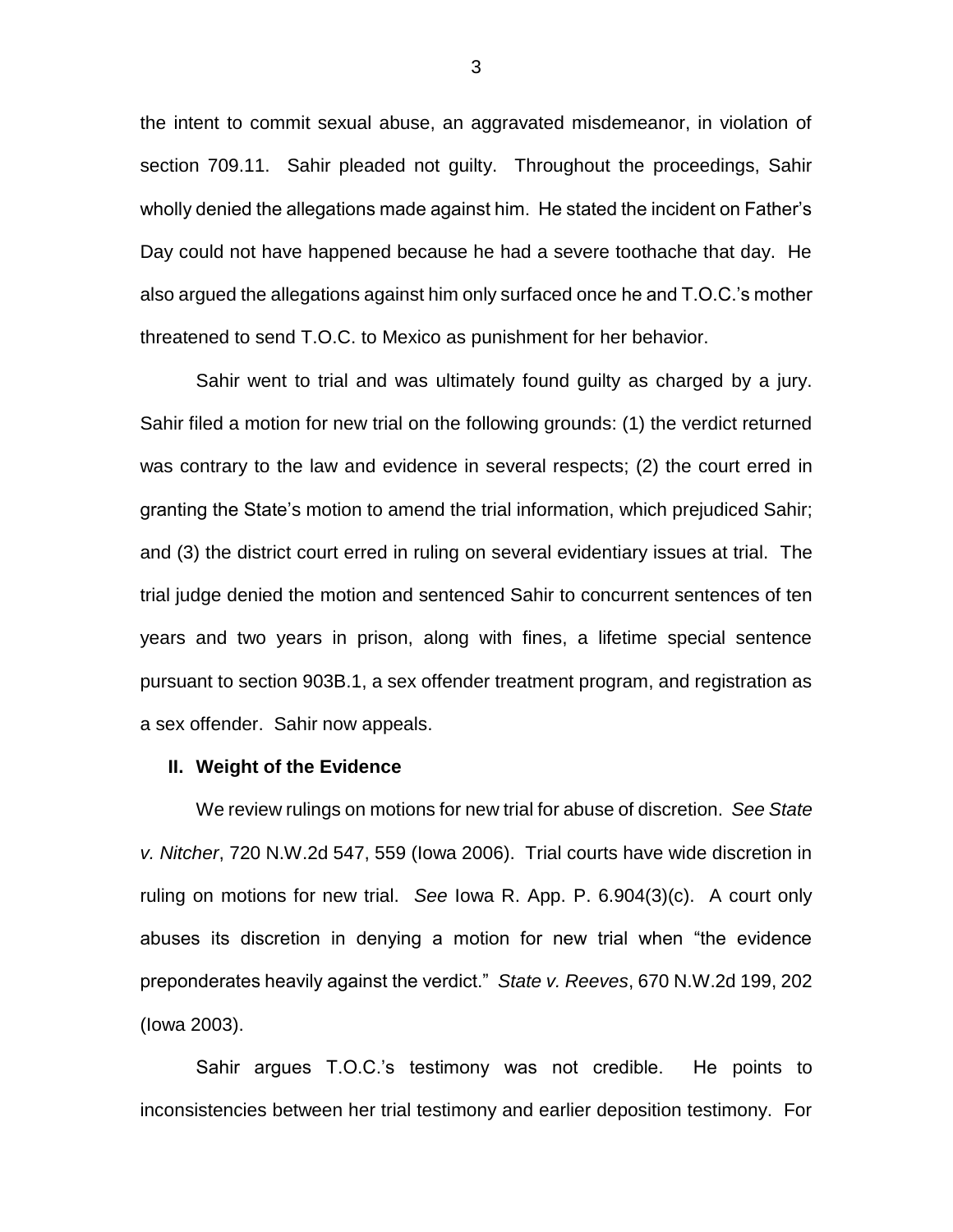example, T.O.C. gave conflicting testimony about whether Sahir's hand was above or under her clothing during the Father's Day incident.<sup>1</sup> He also notes T.O.C.'s admission she disliked Sahir. Sahir also points to other witnesses' testimony containing some minor inconsistencies and some witnesses who testified T.O.C. did not give them the full account of what happened with Sahir.

All of the evidence of inconsistency to which Sahir points was brought out at trial and heard by the jury. It is generally for the jury to decide the credibility of a witness. *State v. Sanford*, 814 N.W.2d 611, 615 (Iowa 2012). The jury, by its verdicts, found T.O.C. to be credible. Trial courts have been cautioned "to exercise [their] discretion carefully and sparingly when deciding motions for new trial based on the ground that the verdict of conviction is contrary to the weight of the evidence" because of the deference due to the jury's credibility determinations. *State v. Ellis*, 578 N.W.2d 655, 659 (Iowa 1998).

That several witnesses gave slightly differing accounts of what happened is unsurprising given the number of witnesses who testified and the amount of time between the incidents and trial. But the inconsistencies are altogether minor and do not at all suggest the evidence "preponderates heavily against the verdict" in this matter. The district court did not abuse its discretion in denying Sahir's motion for new trial. This claim fails.

## **III. Ineffective Assistance**

 $\overline{a}$ 

<sup>1</sup> Sahir cites a thirteen-page swath of testimony for the contention "T.O.C. admitted that she has testified differently at trial than she did in her deposition." No specific inconsistencies are alleged, and this is the one inconsistency we can find in those thirteen pages. Where Iowa Rule of Appellate Procedure 6.903(2)(g)(3) requires "references to the pertinent parts of the record," we assume it means *meaningful* references, enabling our review. Broad omnibus references are profoundly unhelpful.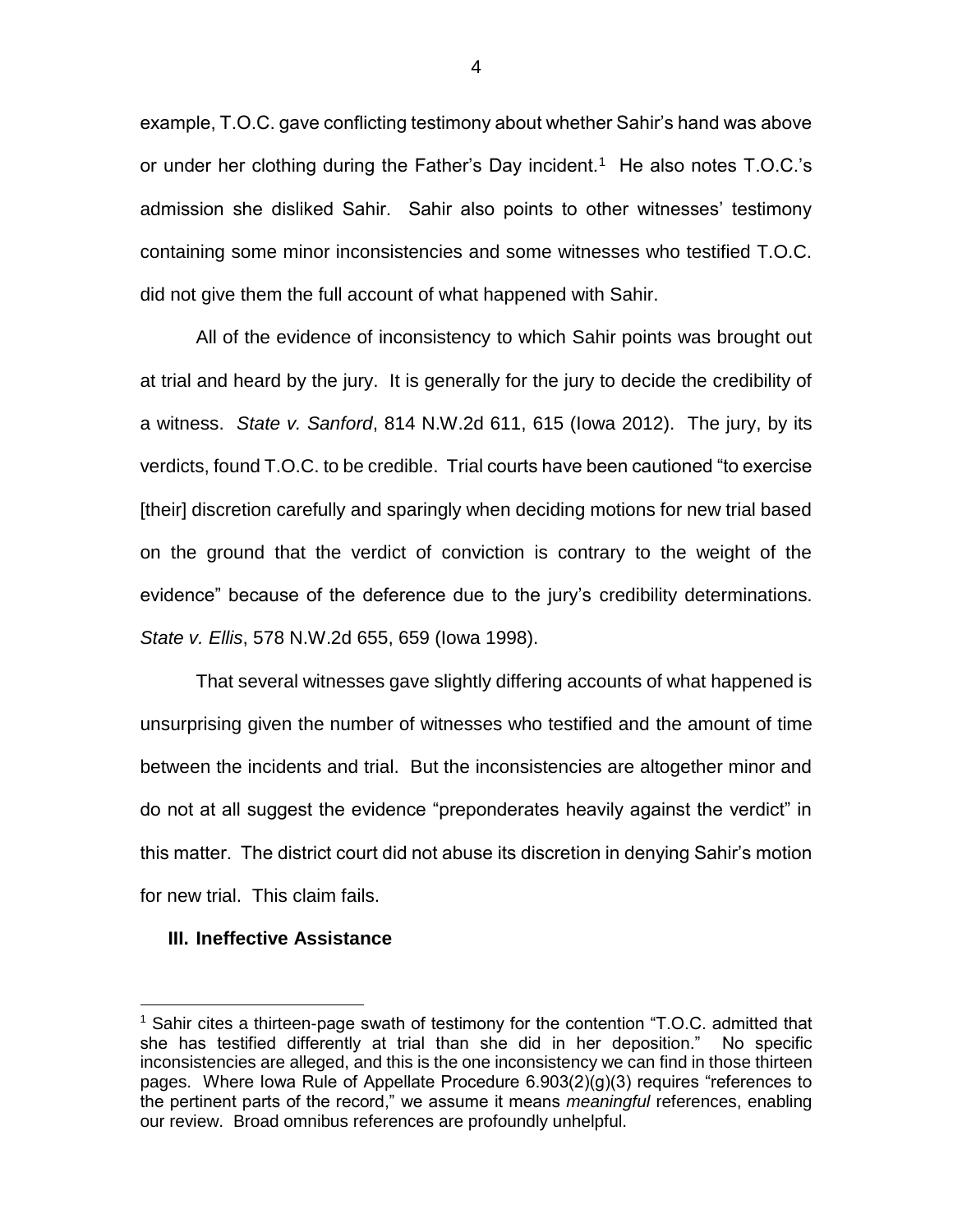Sahir raises several claims of ineffective assistance of counsel. We review claims of ineffective assistance de novo. *Everett v. State*, 789 N.W.2d 151, 155 (Iowa 2010).

To prevail on an ineffective-assistance claim, Sahir must show that "(1) counsel failed to perform an essential duty, and (2) prejudice resulted therefrom." *State v. Fountain*, 786 N.W.2d 260, 265–66 (Iowa 2010). We presume counsel's conduct fell within the range of reasonable professional assistance. *Anfinson v. State*, 758 N.W.2d 496, 499 (Iowa 2008). "The crux of the prejudice component rests on whether the defendant has shown 'that there is a reasonable probability that, but for counsel's unprofessional errors, the result of the proceeding would have been different.'" *Whitsel v. State*, 439 N.W.2d 871, 873 (Iowa Ct. App. 1989) (quoting *Strickland v. Washington*, 466 U.S. 668, 694 (1984)). If we determine the defendant has failed to prove prejudice, we do not need to consider whether counsel breached an essential duty. *See Ledezma v. State*, 626 N.W.2d 134, 142 (Iowa 2001).

Normally, we preserve claims of ineffective assistance for possible postconviction relief. *See State v. Tate*, 710 N.W.2d 237, 240 (Iowa 2006). We may review such claims on direct appeal if "the record is adequate to address the claim." Iowa Code § 814.7(2); *see also State v. Clay*, 824 N.W.2d 488, 494 (Iowa 2012).

Sahir's trial counsel made broad motions for judgment of acquittal during trial. When a general motion for judgment of acquittal does not identify the specific elements of the charge alleged to lack sufficient evidence to support a conviction, we have held such a motion does not preserve a sufficiency-of-the-evidence claim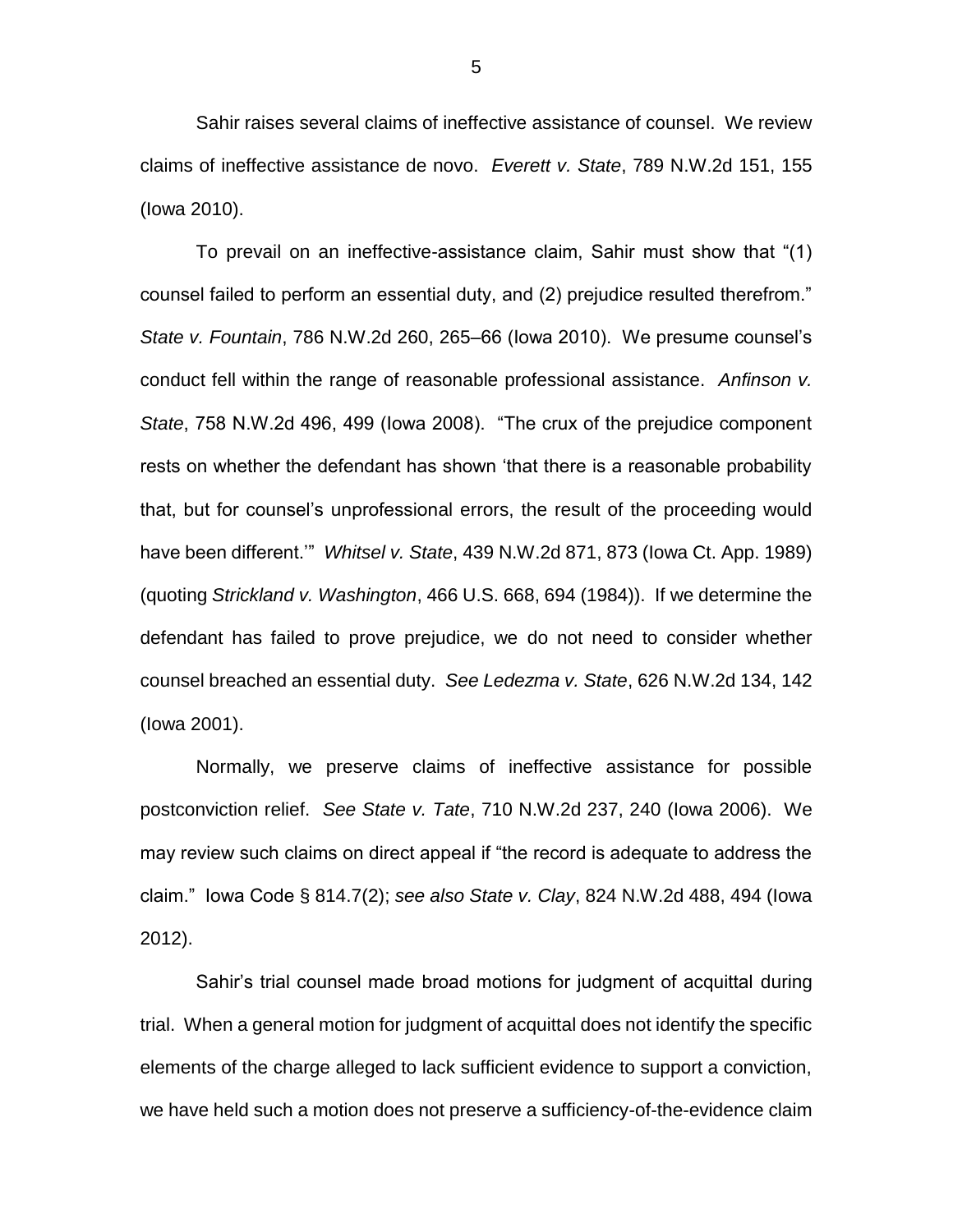for our review. *See State v. Green*, 592 N.W.2d 24, 29 (Iowa 1999). Ineffectiveassistance claims are exceptions to the normal rules of error preservation. *See State v. Ondayog*, 722 N.W.2d 778, 784 (Iowa 2006); *State v. Truesdell*, 679 N.W.2d 611, 615–16 (Iowa 2004). Sahir now claims on appeal that his trial counsel was ineffective for failing to adequately challenge the sufficiency of the evidence supporting his conviction.

When a defendant challenges the sufficiency of the evidence against him, we will uphold a jury verdict if substantial evidence supports it. *State v. Bash*, 670 N.W.2d 135, 137 (Iowa 2003). Evidence is considered substantial if it would convince a rational fact finder the defendant is guilty beyond a reasonable doubt. *Id.* We review the evidence in the light most favorable to the State. *Id.*

Under this rubric, we find no prejudice from the failure of Sahir's trial counsel to argue his motion with more specificity. There was substantial evidence to support conviction. Sahir cites the same evidence here as he did in arguing his weight-of-the-evidence claim. This evidence roughly boils down to credibility determinations. "In determining the correctness of a ruling on a motion for judgment of acquittal, we do not resolve conflicts in the evidence, pass upon the credibility of witnesses, or weigh the evidence." *State v. Hutchison*, 721 N.W.2d 776, 780 (Iowa 2006). The jury is free to credit or reject evidence as it sees fit. *Sanford*, 814 N.W.2d at 615. A more specific motion would not have succeeded. We therefore find no prejudice.

Sahir also argues his counsel was ineffective for failing to make offers of proof with respect to certain evidence—dental records, text messages, and phone records—to attempt to admit this evidence. The district court denied admission of

6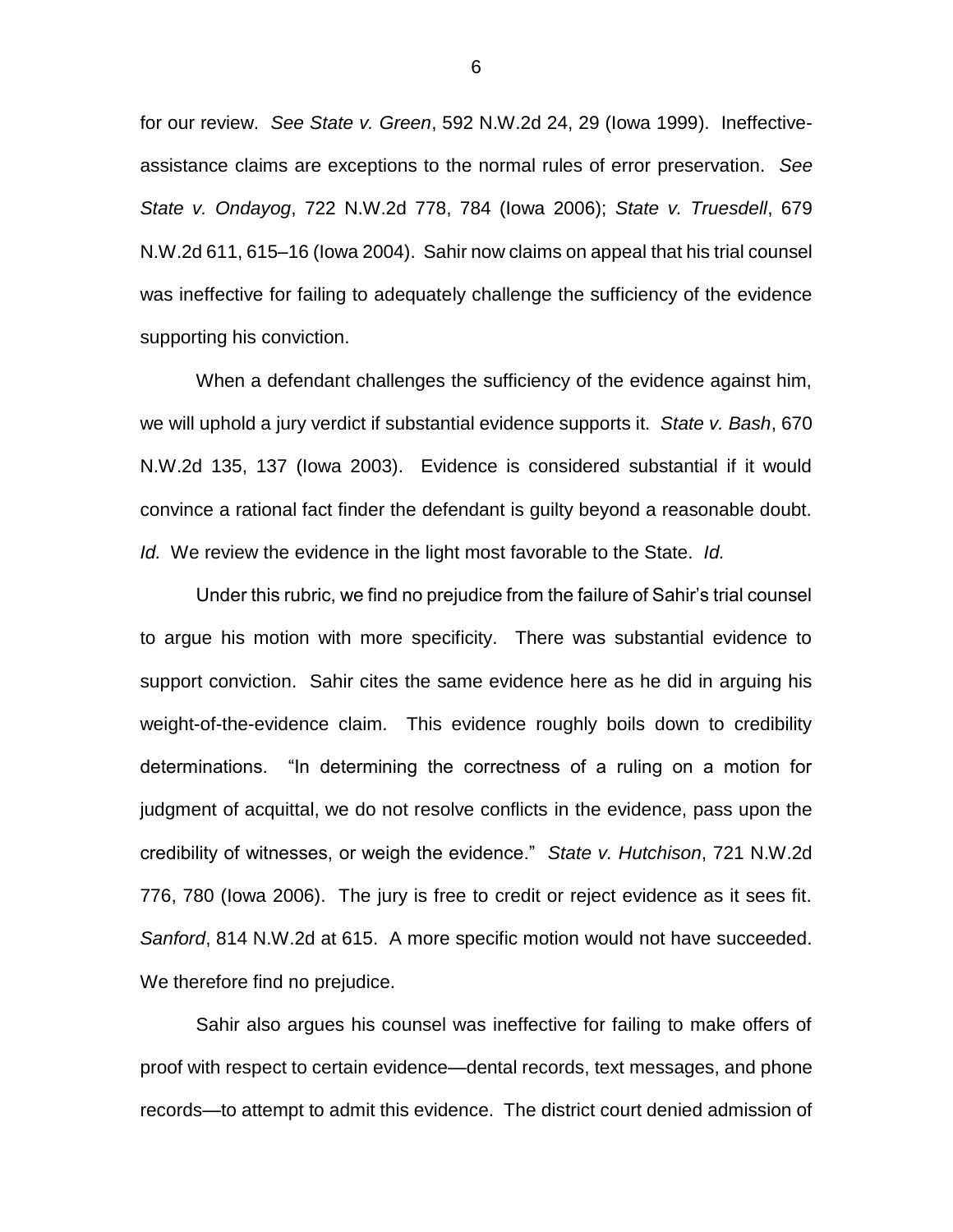the dental records and phone records because of a lack of foundation. The district court denied admission of the text messages because of a lack of reliability.

Sahir wanted to admit the dental records to show the extent of his tooth ache on Father's Day. However, the State stipulated he received treatment and admitting the dental records would have added nothing to his argument. He was not prejudiced by the failure to have the dental records admitted.

The text messages were printed records prepared by T.O.C.'s mother. The district court denied their admission because of a risk of tampering and their lack of reliability. A foundational witness or offer of proof would not have overcome this issue. Sahir's counsel did not breach any duty in failing to obtain admission of these records.

The phone records relate to the question of when and how often Sahir was calling T.O.C. while she was in California. Sahir testified he knew exact dates and times from looking at the relevant phone records and that he made six phone calls to T.O.C. over four days while she was in California, with the latest at 10:35 p.m. California time, two others around 8:00 or 9:00 p.m., and the rest in the afternoon or earlier. T.O.C. testified, "Typically, he would call me late. I remember it was always, 'Oh, your mom's with the kids' or 'your mom's asleep.'" She further testified she "only recall[ed] [calls] happening a couple of times." Sahir contends admission of the phone records with proper foundation would have corroborated his story and damaged T.O.C.'s credibility. Sahir argues T.O.C.'s credibility was the key factor in his conviction and documentary evidence undermining her credibility would have significantly strengthened his case.

7